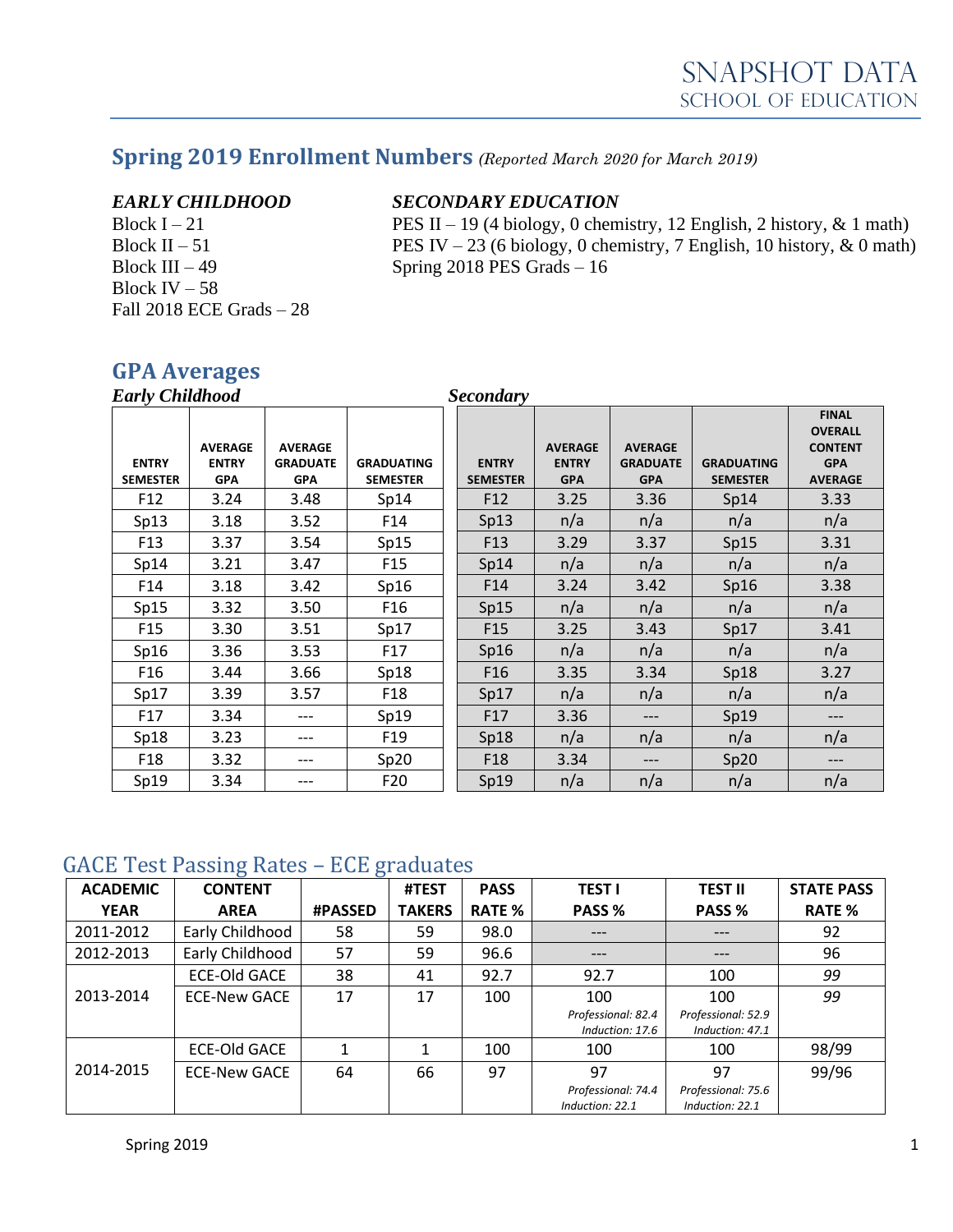|           | <b>ECE-Old GACE</b> |    |    | 100 | 100                                   | 100                                   | 100/100 |
|-----------|---------------------|----|----|-----|---------------------------------------|---------------------------------------|---------|
| 2015-2016 | <b>ECE-New GACE</b> | 49 | 49 | 100 | 100                                   | 100                                   |         |
|           |                     |    |    |     | Professional: 74<br>Induction: 22.1   | Professional: 69<br>Induction: 22.1   |         |
| 2016-2017 | <b>ECE-New GACE</b> | 61 | 61 | 100 | 100                                   | 100                                   |         |
|           |                     |    |    |     | Professional: 88.5<br>Induction: 11.5 | Professional: 72.1<br>Induction: 27.9 | 100/100 |
| 2017-2018 | <b>ECE-New GACE</b> | 60 | 60 | 100 | 100                                   | 100                                   |         |
|           |                     |    |    |     | Professional: 86.7<br>Induction: 13.3 | Professional: 68.3<br>Induction: 31.3 | 100/100 |

*Old & new GACE minimum passing score: 220 New GACE only:* ➢*Induction level: Scores of 220-249* ➢*Professional level: Score of 250+*

### **GACE Test Passing Rates - Secondary graduates**

*GACE test passing rates for secondary education students are not disaggregated to protect the anonymity of individual test takers.*

### **GACE – Students Earning Professional Level at Graduation**

*(Passing both Test I & II at professional level)*

| <b>Fall 2018</b>                        |      |  |  |  |  |
|-----------------------------------------|------|--|--|--|--|
| ECE                                     | PES* |  |  |  |  |
| 13 of 28                                | n/a  |  |  |  |  |
| 46%                                     |      |  |  |  |  |
| *PES graduates in spring semester only. |      |  |  |  |  |

# **Certification** *(Submitted for certification after meeting all requirements.)*

| A/Y 2016-2017 |     | A/Y 2017-2018                                      |     |  |
|---------------|-----|----------------------------------------------------|-----|--|
|               |     | <b>ECE</b> $n=61$   100%   <b>ECE</b> $n=61$   94% |     |  |
| $PES n=15$    | 87% | PES $n=18$                                         | 89% |  |

### **edTPA**

| A/Y 2016-2017 | A/Y 2017-2018   |      |  |  |
|---------------|-----------------|------|--|--|
| ECE $n=61$    | 100% ECE $n=61$ | .99% |  |  |
| PES $n=15$    | 100% PES n=18   | 89%  |  |  |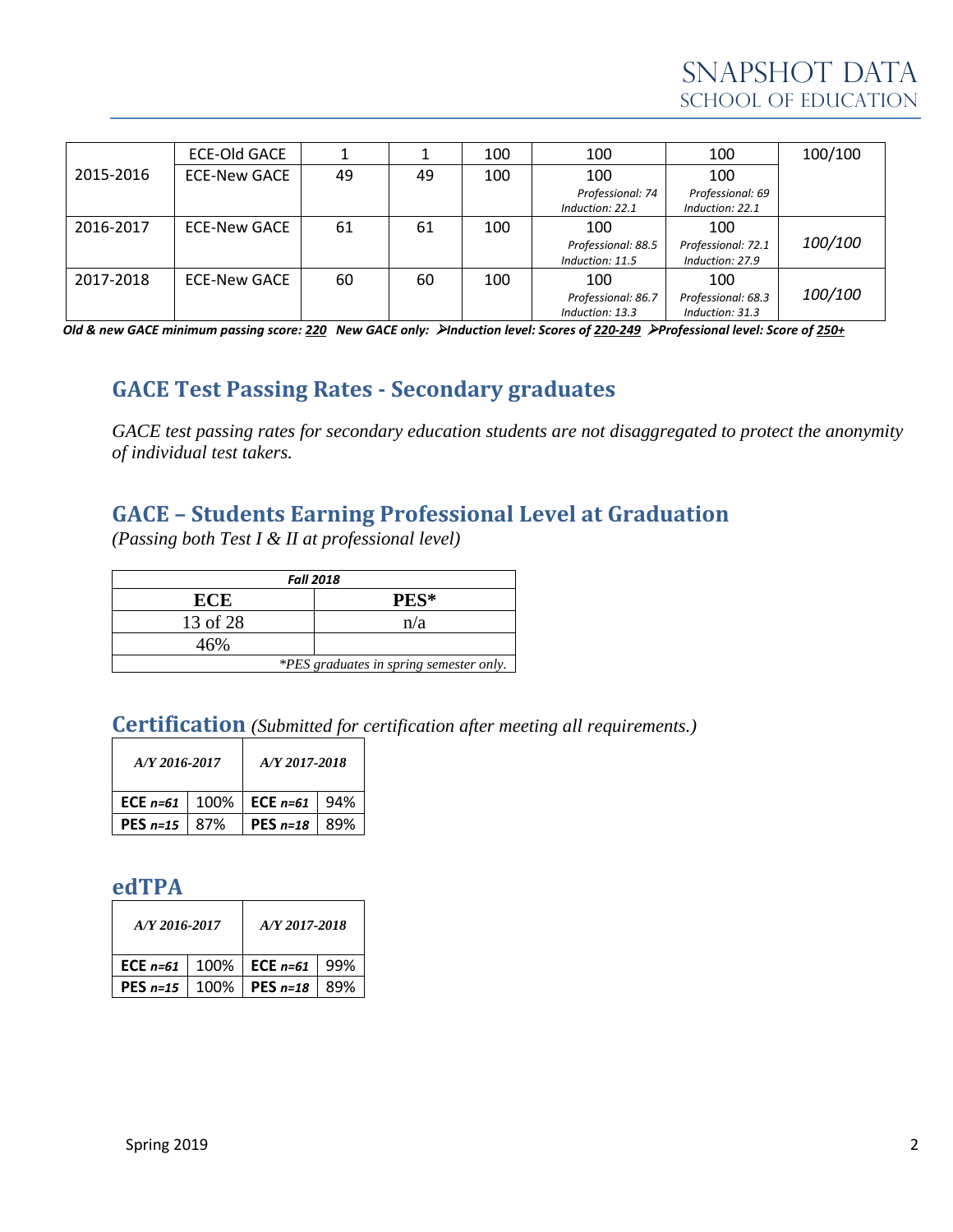| <b>Graduation</b><br><b>Term</b> | <b>Early Childhood</b><br><b>Education Grads</b><br>(ECE) Placement<br>Rate | <b>Secondary Grads</b><br>(PES) Placement<br>Rate | <b>Updated</b><br>(since last report) |
|----------------------------------|-----------------------------------------------------------------------------|---------------------------------------------------|---------------------------------------|
| Fall 2013                        | 52%                                                                         | n/a                                               |                                       |
| Spring 2014                      | 84%                                                                         | 88%                                               |                                       |
| <b>Fall 2014</b>                 | 57%                                                                         | n/a                                               |                                       |
| Spring 2015                      | 51%                                                                         | 56%                                               |                                       |
| Fall 2015                        | 78%                                                                         | n/a                                               |                                       |
| Spring 2016                      | 86%                                                                         | 85%                                               |                                       |
| Fall 2016                        | 96%                                                                         | n/a                                               |                                       |
| Spring 2017                      | 97%                                                                         | 87%                                               |                                       |
| Fall 2017                        | 100%                                                                        | n/a                                               |                                       |
| Spring 2018                      | 94%                                                                         | 78%                                               |                                       |
| <b>Fall 2018</b>                 | 63%                                                                         | n/a                                               |                                       |

### **Reported Job Placement Rates** *(in teaching-related field)*

\* First Secondary Grads

### **Survey of Induction Teachers Results**

**4= Strongly Agree 3= Agree 2= Disagree 1= Strongly Disagree**

- 2018 (2017 Graduates)  $n=15$ 
	- o Inductee overall averages ranged from 0.69 to 4.00
		- o Areas where inductee teachers feel **least** confident include:
			- Engage learners in monitoring their own progress *(avg. 2.60)*
			- **EXECUTE:** Seeking appropriate ways to integrate technology to support assessment practice and to assess learner needs *(avg. 2.60)*
		- o Area where the inductee teachers feel **most** confident include:
			- Understand how individual differences and diverse cultures impact student learning and classroom environments and use that information to design and deliver instruction *(avg. 3.53)*
			- Deliver instruction incorporating the basic theories of student development appropriate to my students *(avg. 3.47)*

## **Survey of Employers of Induction Teachers Results**

**4= Strongly Agree 3= Agree 2= Disagree 1= Strongly Disagree**

- 2018 (2017 Graduates) *n=30 employers*
	- o Inductee employer overall averages ranged from 2.91 to 3.91
	- o Employers feel **least** confident with inductee teachers' abilities include:
		- Plans and delivers differentiated instruction using a wide range of evidence-based instructional strategies, resources, and technological tools to meet the diverse learning needs of: Gifted Students *(avg. 2.77)*
	- o Areas where the employers feel **most** confident with inductee teachers' abilities include:
		- Works collaboratively with colleagues and other professionals *(avg. 3.37)*
		- Understands, upholds, and follows professional ethics, policies, and legal codes of conduct *avg. 3.37)*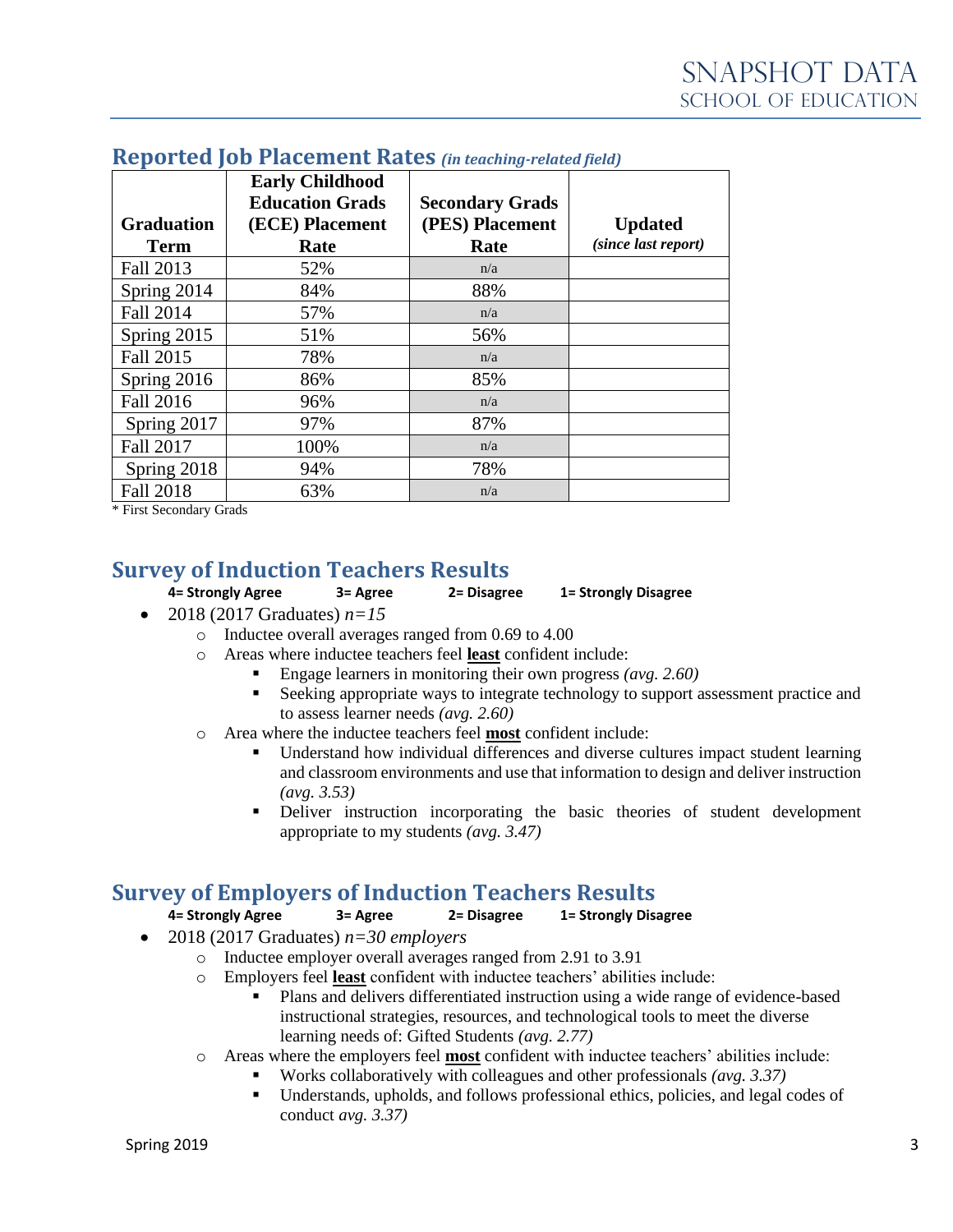# **Early Childhood Education (ECE) Graduate Completers' Survey Results Fall 2018**

### **27 respondents**

- **76.7%** responded positively (strongly agree/agree) to the **Content and Curriculum** survey statements.
	- o *Graduates were most confident (78%)*
		- ✓ *in being prepared to demonstrate broad, current, and specialized knowledge in their field(s)*
		- ✓ *in being prepared to understand and use content and pedagogical knowledge that is appropriate for diverse learners*
		- $\checkmark$  *in their plans to stay current in their field(s) of expertise as an engaged learner*
	- o *Graduates were least positive (74%)* ➢ *in their plans to relate their field to other areas of the school and to everyday life*
	- ❖ *10% decrease from Spring 2018 (86.7%)*
	- ❖ *1.3% decrease from Fall 2017 (78%)*
- **77.3%** responded positively (strongly agree/agree) to the **Knowledge of Students, Teaching and Learning** survey statements.
	- o *Graduates were most confident (78%) in*
		- ✓ *in their plans to hold high expectations for all believing that everyone can learn at high levels*
		- ✓ *in their ability to work with students identified as needing special education services*
		- ✓ *in their ability to effectively communicate with students from diverse cultural backgrounds*
		- ✓ *in their plans to use the best professional practices to meet the needs of diverse learners*
		- ✓ *in their understanding of how factors in environment inside and outside of school may influence students' lives and learning*
	- o *Graduates were least positive (74%)*
		- ➢ *that their field placement helped them gain the expertise in knowledge of students, teaching, and learning*
	- ❖ *11.7% decrease from Spring 2018 (89%)*
	- ❖ *0.3% increase from Fall 2017 (77%)*
- **76.5%** responded positively (strongly agree/agree) to the **Learning Environments** survey statements.
	- o *Graduates were most confident (78%).*
		- ✓ *in their ability to create learning environments that focus on engaging all students in learning, collaboratively and individually*
		- ✓ *in being able to manage time, space, activities, technology, and other resources to provide active and equitable engagement of diverse students and adults in productive tasks*
		- ✓ *in their ability to use knowledge of students' unique cultures, experiences, and communities to sustain culturally responsive classrooms and schools*
	- o *Graduates were least confident (74%).*
		- ➢ *in their ability to implement effective classroom management strategies in all school spaces*
		- ➢ *in their knowledge about human motivation and behavior to develop strategies for organizing and supporting learning*
	- ❖ *10.5% decrease from Spring 2018 (87%)*
	- ❖ *2.5% decrease from Fall 2017 (79%)*